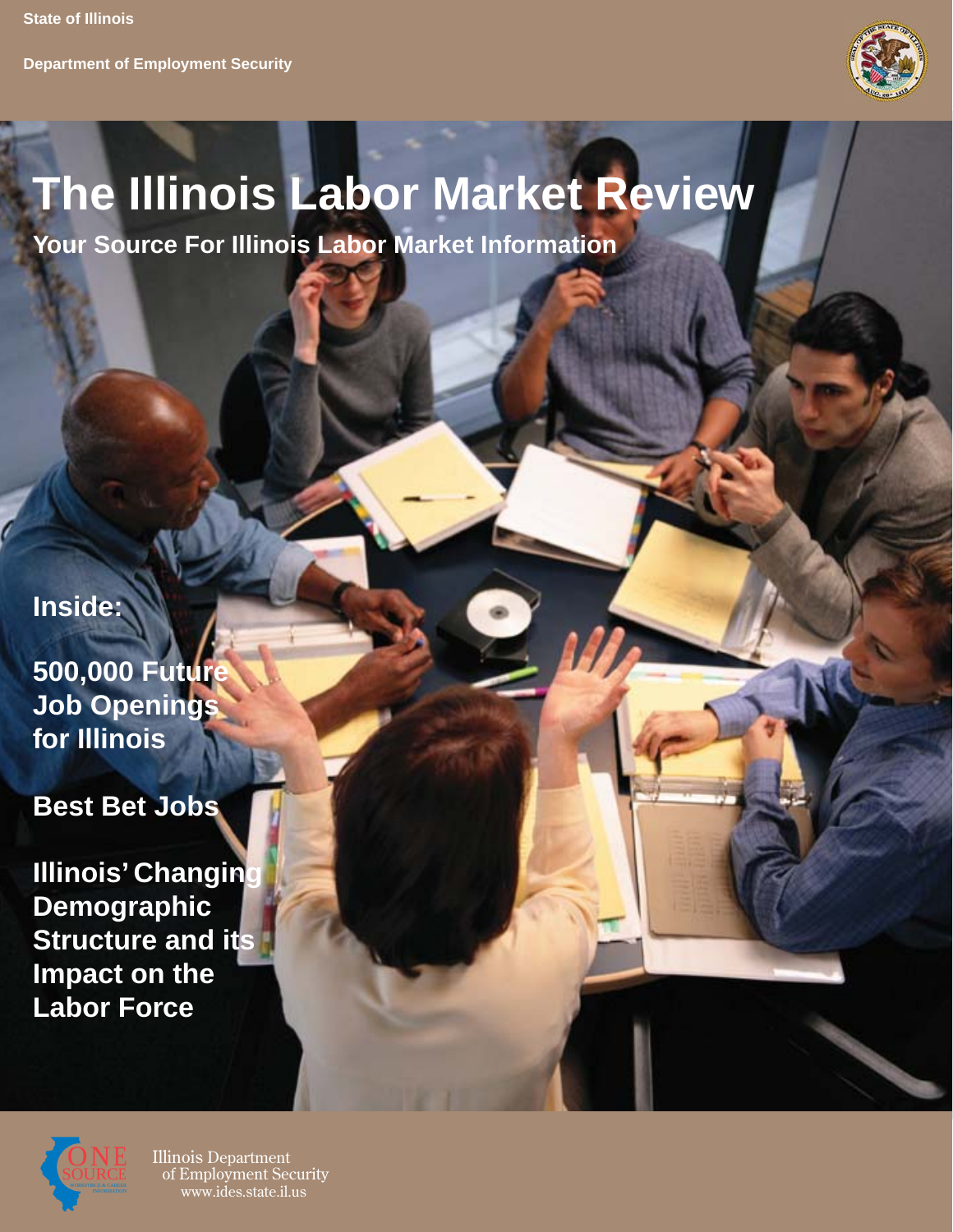# **Illinois Labor Market Review February 2011**

# **Table of Contents**

- **1** 500,000 job openings for Illinois through 2018
- **3** Business, technology and healthcare to lead future growth in Illinois
- **7** Illinois' changing demographic structure and its impact on the labor force

#### Produced by

Illinois Department of Employment Security Economic Information and Analysis Division, Evelina Tainer Loescher, Ph.D., Manager

View our Labor Market Information online at www.ILWorkInfo.com

Contact: des.lmi@illinois.gov

Note: The information contained in this publication is subject to change without notice. For the latest information visit the IDES website at www.ides.state.il.us.

IDES is an equal opportunity employer and complies with all state and federal nondiscrimination laws in the administration of its programs. Auxiliary aids and services are available upon request to individuals with disabilities. Contact the office manager of the IDES office nearest you or the IDES Equal Opportunity Officer at (312) 793-9290 or TTY: (888) 340-1007.

# **500,000 Job Openings for Illinois through 2018**

# **IDES ranks Illinois' high demand occupations**

#### *By Yolanda Y. Harris*

Through the year 2018, more than 500,000 new job openings requiring different levels of education and paying a wide range of wages will shape Illinois' economic landscape, according to Illinois Department of Employment Security projections. In addition, many more job openings will arise as experienced workers leave the labor force.

However, reflecting a national trend, the large occupations that are spread across many industries and that produce the most job openings will tend to require less education and pay lower wages. This report highlights occupational trends in Illinois and a career resource that can help students and job seekers with career planning.

The Bureau of Labor Statistics reports that nearly two-thirds of the top 30 occupations with the largest expected numerical increases require only short- to long-term on-the-job training.1 A similar trend is evident in Illinois. Illinois jobs that are expected to have the most openings are: office and administrative support occupations, projected to increase by 28,912 jobs annually, sales and related occupations (+22,801 annually), and food preparation and serving occupations (+22,799 annually).2

Opportunities for higher-paying jobs are expected to increase, although at a lower level than lower-paying jobs. For example, annual average job openings will total 11,030 for management occupations, 12,061 for business and financial operations occupations, 4,886 for computer and mathematical occupations and 12,609 for healthcare practitioners and technical occupations through the year 2018.3

To help students and job seekers sift through occupational projections data and apply it to their career planning, IDES produces a brochure called "Learn More Earn More." The brochure highlights Illinois occupations with the most openings each year, their wages, job descriptions and education requirements. Learn more about careers online at http://www.ilworkinfo.com/icrn. htm.

# **"Best Bet" Jobs in Illinois**

**Short-term on-the-job training:** Janitors and Cleaners (except Maids / Housekeepers), Nursing Aides, Orderlies, and Attendants

**Moderate-term on-the job training:** General Maintenance and Repair Workers, Pharmacy Technicians

**Long-term on-the-job training:** Electricians, Plumbers, Pipefitters, and **Steamfitters** 

**Vocational training after high school:** Licensed Practical Nurses, Automotive Service Technicians and Mechanics

#### **2 years of college:**

Registered Nurses, Respiratory Therapists, Physical Therapists Assistants

#### **4 years of college:**

Registered Nurses, Computer Software Engineers (Systems), Computer Software Engineers (Applications), Computer Systems Analysts

**4 years of college + work experience:**

Computer and Information Systems Managers, Pharmacists, Physical **Therapists** 

 **Note:** "Best Bet" jobs have a large number of job openings as well as growth rates and wages that exceed the average in Illinois.

**Source: IDES' "**Learn More Earn More" brochure. Access the complete brochure at http://lmi.ides.state.il.us/lmem/lmem.htm.

#### Endnotes:

- K. Bartsch, "The employment projections for 2008-18," The U.S. Department of Labor Bureau of Labor Statistics' Monthly Labor Review (November 2009): 3, http://bls.gov/ opub/mlr/2009/11/home.htm. 1.
- Illinois Department of Employment Security, State of Illinois Occupational Projections (Long- term), 2008-2018, http://lmi.ides. state.il.us/projections/employproj.htm. 2.
- See note 2 above. 3.

*Yolanda Y. Harris is Editor of the Illinois Labor Market Review*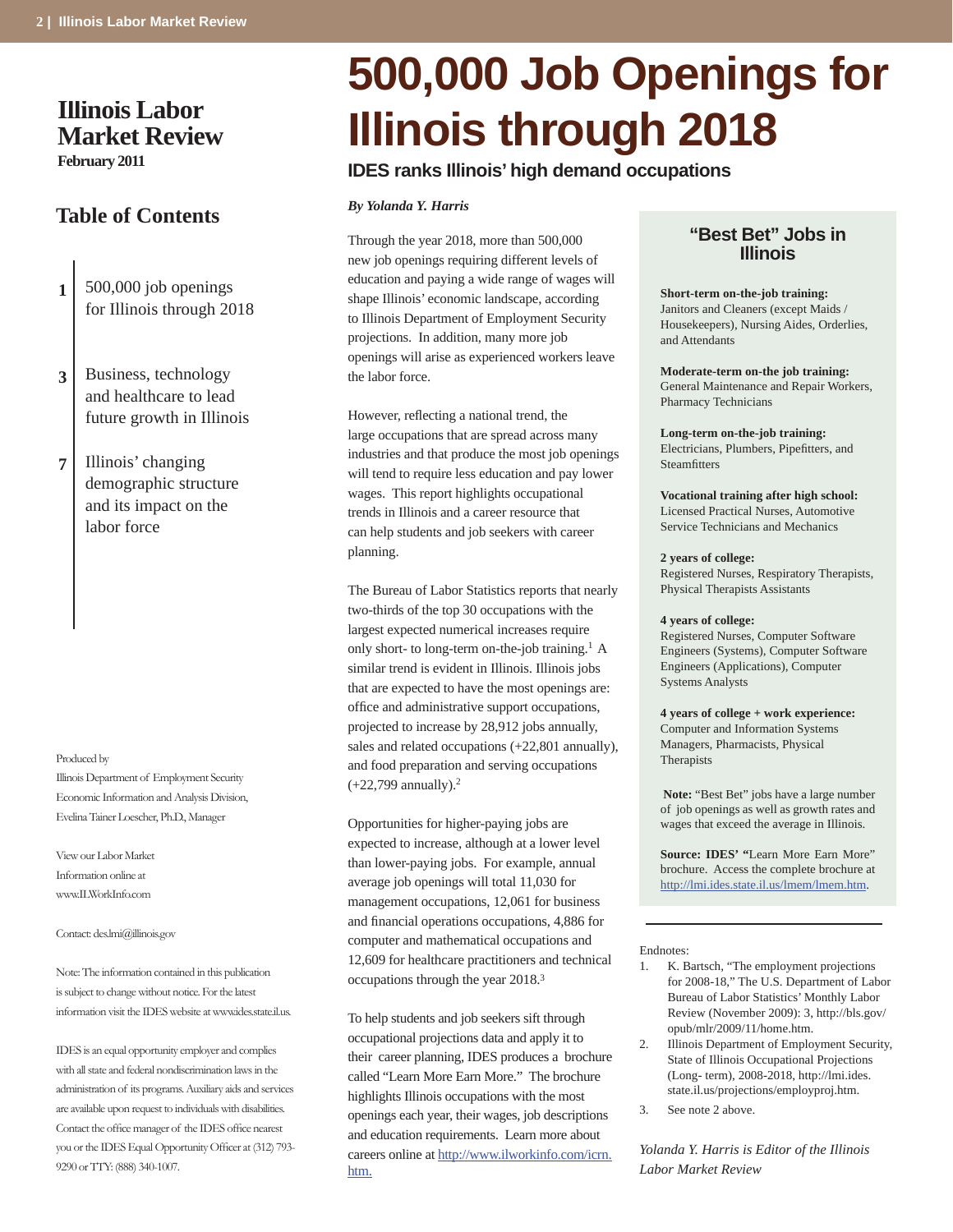# **Business, Technology and Healthcare to Lead Growth of Illinois Economy**

#### *By Yolanda Y. Harris*

Services industries in Illinois will continue their upward growth trend through 2018, with sectors like professional, scientific and technical services and health care and social assistance growing at twice the rate of all sectors, according to Illinois Department of Employment Security data.

Within these sectors, employment services, individual and family services and several health care industries are among leading industries adding the most new jobs to the economy. Using the Illinois Department of Employment Security's recently released industry employment projections for the period 2008 to 2018, this report highlights details about the future of Illinois industries.

# **Fastest growing sectors**

The Illinois Department of Employment Security projects that the top four sectors to lead growth in the Illinois economy between 2008 and 2018 are professional, scientific and technical services (with a projected 2.10 percent annual growth), health care and social assistance (1.98 percent), administrative and waste management (1.72 percent), and leisure and hospitality (1.32 percent). Except for leisure and hospitality, the growth rate for each of these sectors is projected to be more than double the growth rate of all Illinois industries (see table 1).

# **Sectors on the decline**

On the other hand, the sectors expected to experience the fastest annual loss during the 10-year period are natural resources and mining (-1.14 percent), followed by manufacturing (-1.11 percent) and agricultural production (-.76 percent).

Manufacturing, expected to decline by 69,783 jobs, will experience, by far, the most job loss of any sector. Most of those losses in manufacturing will come from durable goods manufacturing, with computer and electronic products, fabricated metal and machinery



experiencing the bulk of the decline.

Although manufacturing will lead the pack in job losses, this sector in 2008 employed more workers than any other sector in Illinois, except healthcare and social assistance.

#### **Table 1. Illinois Sectors Ranked by Employment Change Through 2018**

| <b>Industry</b>                               | Annual<br>Compound<br>Growth Rate % | <b>Employment</b><br>2008 | Base Year Projected Year Total # job<br><b>Employment</b><br>2018 | openings<br>2008-2018 |
|-----------------------------------------------|-------------------------------------|---------------------------|-------------------------------------------------------------------|-----------------------|
| <b>Total, all industries</b>                  | 0.83                                | 6,333,193                 | 6,881,612                                                         | 548,419               |
| Professional, scientific & technical services | 2.10                                | 368,351                   | 453,548                                                           | 85,197                |
| Health care & social assistance               | 1.98                                | 691,058                   | 840,813                                                           | 149,755               |
| Administrative & waste management services    | 1.72                                | 394,916                   | 468,195                                                           | 73,279                |
| Leisure and hospitality                       | 1.32                                | 531,020                   | 605,499                                                           | 74,479                |
| Other services                                | 1.21                                | 289,588                   | 326,702                                                           | 37,114                |
| Educational services, private & public        | 1.02                                | 554,775                   | 614,258                                                           | 59,483                |
| Transportation & warehousing & utilities      | 0.86                                | 302,524                   | 329,695                                                           | 27,171                |
| Construction                                  | 0.81                                | 258,502                   | 280,329                                                           | 21,827                |
| <b>Financial activities</b>                   | 0.54                                | 391,915                   | 413,581                                                           | 21,666                |
| Government, total                             | 0.48                                | 374,304                   | 392,836                                                           | 18,532                |
| Retail trade                                  | 0.37                                | 628,364                   | 651,785                                                           | 23,421                |
| Wholesale trade                               | 0.31                                | 309,905                   | 319,753                                                           | 9,848                 |
| Information                                   | 0.04                                | 114,898                   | 115,386                                                           | 488                   |
| Agricultural production, total                | $-0.76$                             | 71,393                    | 66,150                                                            | $-5,243$              |
| Manufacturing, total                          | $-1.11$                             | 658,184                   | 588,401                                                           | -69,783               |
| Natural resources and mining                  | $-1.14$                             | 9,879                     | 8,807                                                             | $-1,072$              |

Source: Illinois Department of Employment Security, 2008-2018 industry employment projections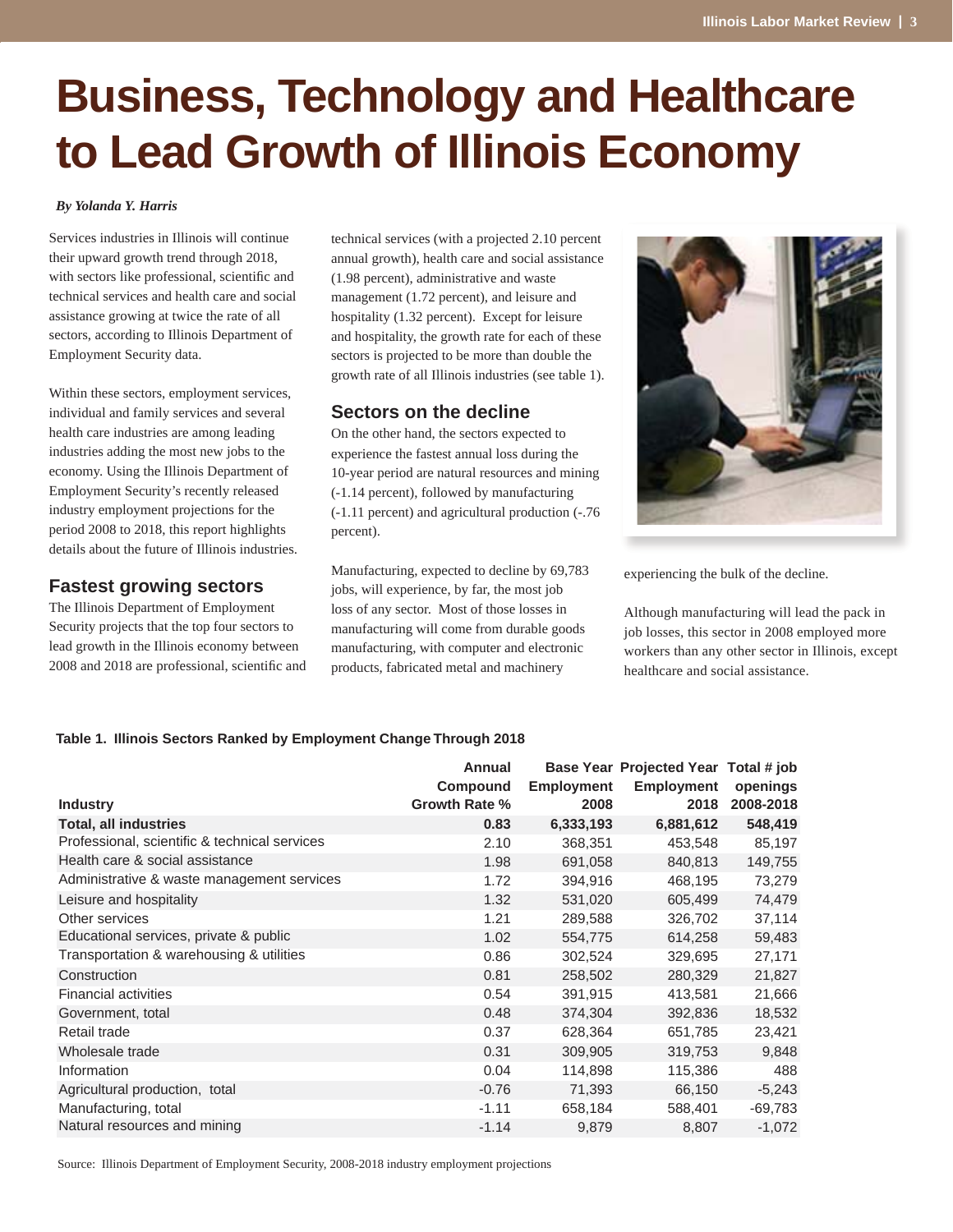Here is a closer look at the dynamics behind the sectors that are projected to grow the fastest:

# **Professional, scientifi c and technical services**

This sector is expected to grow 2.10 percent annually, gaining 85,197 jobs, which is the largest job gain for the entire professional and business services supersector.<sup>1</sup> In general, business demand for consultants and sophisticated computer networks are major contributors to the growth of the professional and business services supersector nationwide, according to the Bureau of Labor Statistics.2

The management, scientific and technical services industry will add the most jobs to this sector and will be responsible for most of its growth (see table 2). Specialized design services and computer systems design related services are other growth leaders in this industry.

# **Health care and social assistance**

This sector is expected to grow 1.98 percent annually, gaining 149,755 jobs, the largest job gain of all sectors. Child day care services will lead growth in this sector, with a projected 3.76 percent annual growth and 12,769 job openings through the year 2018 (see table 3). The need to replace the large numbers of experienced workers who leave the child care industry for better-paying jobs with benefits triggers job openings in this industry, according to the Bureau of Labor Statistics.3

The second fastest growing industry in health care and social assistance is other ambulatory services, expected to grow 3.48 percent annually. Other ambulatory health care services include services such as blood pressure and health screening facilities, hearing testing services and pacemaker monitoring services. Nursing and residential care facilities is expected to be the leader in job openings, with 28,765 new jobs through the year 2018. In general, advances in medical technology and the increasing population of the elderly, whose health care needs are greater than average, are expected to drive growth in the healthcare and social assistance sector nationwide, reported BLS.4

#### **Table 2. Growth of Illinois' Professional, Scientific and Technical Services Sector**

|                                                     | Annual               | <b>Number of Job</b> |
|-----------------------------------------------------|----------------------|----------------------|
|                                                     | Compound             | Openings 2008-       |
| <b>Industry</b>                                     | <b>Growth Rate %</b> | 2018                 |
| Professional, scientific and technical services     | 2.10                 | 85,197               |
| Management, scientific and technical services       | 3.50                 | 25,918               |
| Specialized design services                         | 2.56                 | 2,334                |
| Computer systems design related services            | 2.19                 | 14,238               |
| Legal services                                      | 1.99                 | 12,433               |
| Accounting, tax preparation & payroll services      | 1.92                 | 10,327               |
| Architectural and engineering services              | 1.84                 | 9.681                |
| Other professional, scientific / technical services | 1.48                 | 4,052                |
| Scientific research & development services          | 1.14                 | 3,448                |
| Advertising and related services                    | 0.93                 | 2,766                |

Source: Illinois Department of Employment Security, 2008-2018 industry projections

### **Table 3. Growth of Illinois' Health Care and Social Assistance Sector**

|                                           | Annual        | <b>Number of Job</b> |
|-------------------------------------------|---------------|----------------------|
|                                           | Compound      | Openings 2008-       |
| <b>Industry</b>                           | Growth Rate % | 2018                 |
| <b>Health care and social assistance</b>  | 1.98          | 149,755              |
| Child day care services                   | 3.76          | 12,769               |
| Other ambulatory health care services     | 3.48          | 4,084                |
| Offices of other health practitioners     | 3.36          | 11,889               |
| Food, housing & emergency relief services | 3.10          | 1,640                |
| Outpatient care centers                   | 3.07          | 5,153                |
| Individual and family services            | 3.04          | 16,817               |
| Vocational rehabilitation services        | 2.98          | 5,964                |
| Home health care services                 | 2.97          | 1,618                |
| Nursing and residential care facilities   | 2.02          | 28,765               |
| Offices of physicians                     | 2.12          | 19,953               |
| Offices of dentists                       | 1.94          | 7,391                |
| Medical and diagnostic laboratories       | 1.60          | 950                  |
| Hospitals                                 | 0.96          | 25,486               |

Source: Illinois Department of Employment Security, 2008-2018 industry projections

#### **Table 4. Growth of Illinois' Administrative and Waste Management Services Sector**

|                                                                                                    | Annual<br>Compound   | Number of Job<br>Openings 2008- |
|----------------------------------------------------------------------------------------------------|----------------------|---------------------------------|
| <b>Industry</b>                                                                                    | <b>Growth Rate %</b> | 2018                            |
| Administrative and waste management services                                                       | 1.72                 | 73,279                          |
| Facilities support services                                                                        | 3.32                 | 1,153                           |
| Office administrative services                                                                     | 2.00                 | 3,592                           |
| Services to building and dwellings                                                                 | 2.04                 | 19,378                          |
| <b>Business support services</b>                                                                   | 1.84                 | 5,973                           |
| <b>Employment services</b>                                                                         | 1.76                 | 34,602                          |
| Investigation and security services                                                                | 1.44                 | 5,299                           |
| Other support services                                                                             | 0.98                 | 2,125                           |
| Travel arrangement & reservation services                                                          | 0.93                 | 988                             |
| Waste management & remediation services                                                            | 0.13                 | 169                             |
| $\alpha$ This is December of Findian and $\alpha$ -collected $\alpha$ 000 0010 in decomposition is |                      |                                 |

Source: Illinois Department of Employment Security, 2008-2018 industry projections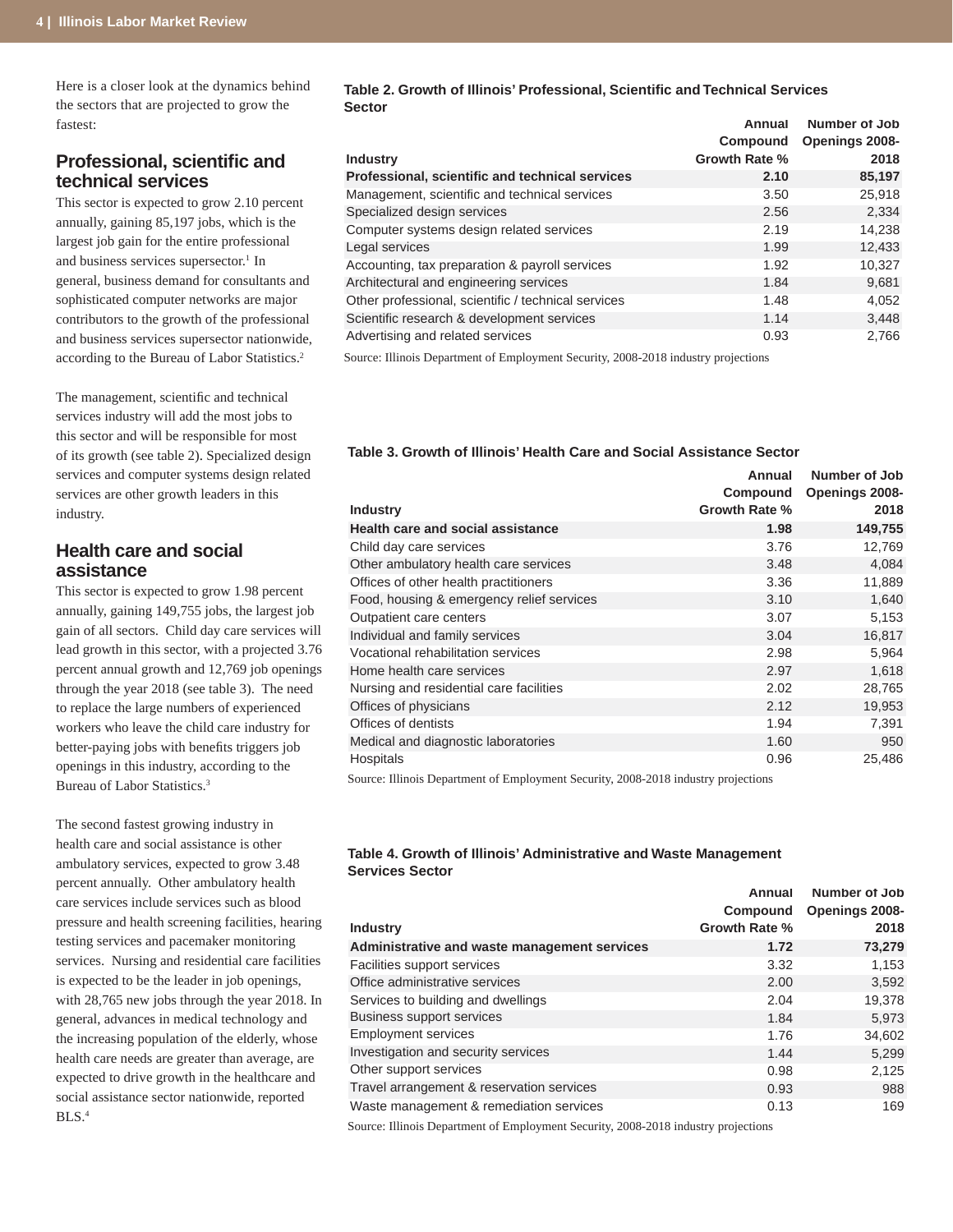# **Administrative and waste management services**

Administrative and waste management services is projected to grow 1.72 percent each year, gaining a total 73,279 jobs through 2018. More firms using outside service providers or specialists to perform administrative and waste management services will trigger growth in this sector, according to the Illinois Department of Employment Security.5 With an expected 3.32 percent annual growth rate, facilities support services, which includes janitorial, maintenance, trash disposal, guard and security and mail routing services, is the growth leader in this sector (see table 4 on previous page).

Employment services, with a projected 34,602 openings through 2018, is projected to be the leader in job openings within this sector as well as for all Illinois sectors. BLS attributes the fast growth and large number of openings in employment services to high turnover in the industry. In addition, businesses' needs for workers to manage seasonal and temporary increases in their workloads, their needs for specialized workers and their increasing desire to expand without incurring the costs of permanent employees, will spur growth in this industry.

# **Leisure and hospitality**

This sector is expected to grow 1.32 percent annually and add 74,479 jobs to the economy through 2018. Museums, historical sites and institutions and the amusement, gambling and recreation industry will lead growth in this sector (see table 5). With a projected 55,506 new jobs, food services and drinking places will add the most jobs to this sector. According to BLS, rising incomes, leisure time, and awareness of the health benefits of physical fitness will increase the demand for arts, entertainment, and recreation services.<sup>6</sup>

# **Industries with most projected job openings**

Chart 1 reveals that the industries expected to add the most jobs to Illinois' economy between 2008 and 2018 are largely in the professional and business services and health care and social assistance supersectors. Most job openings will be in employment services, which is expected to

#### **Table 5. Growth of Illinois' Leisure and Hospitality Sector**

|                                              | Annual<br>Compound   | <b>Number of Job</b><br><b>Openings 2008-</b> |
|----------------------------------------------|----------------------|-----------------------------------------------|
| <b>Industry</b>                              | <b>Growth Rate %</b> | 2018                                          |
| Leisure and hospitality                      | 1.32                 | 74,479                                        |
| Museums, historical sites and institutions   | 1.94                 | 1,582                                         |
| Amusements, gambling & recreation industries | 1.74                 | 11,011                                        |
| Food services and drinking places            | 1.31                 | 55,506                                        |
| Accommodation                                | 0.95                 | 5,181                                         |
| Performing arts, sports & related industries | 0.80                 | 1,199                                         |
|                                              |                      |                                               |

Source: Illinois Department of Employment Security, 2008-2018 industry projections

## **Chart 1. Top Job Openings in Illinois' Fastest Growing Industry Sectors**



Note: The above table ranks job openings in Illinois' top three fastest growing industry sectors: 1) professional, scientific and technical, (2) administrative and waste management services and (3) health care and social assistance.

Source: Illinois Department of Employment Security, 2008-2018 industry projections

yield 34,602 new jobs. As explained earlier, high turnover in the industry, plus business' increasing need for temporary workers, will drive openings in this industry.

The increasing population of elderly residents and their health care needs will make nursing and residential care facilities, hospitals and offices of physicians among the top five industries with the most openings in Illinois. Nursing and residential care facilities are expected to create 28,765 openings; while hospitals and offices of physicians are projected to create 25,486 openings and

19,953 openings, respectively.

In the professional and business services sector, management, scientific and technical services is expected to create 25,918 new positions. Continued demand for advice on planning and logistics, implementation of new technologies and compliance with workplace safety, environmental and employment regulations will trigger growth in this industry, according to BLS.<sup>7</sup> In addition, computer systems design related services, is expected to add 14,238 new jobs, as the demand for the design and integration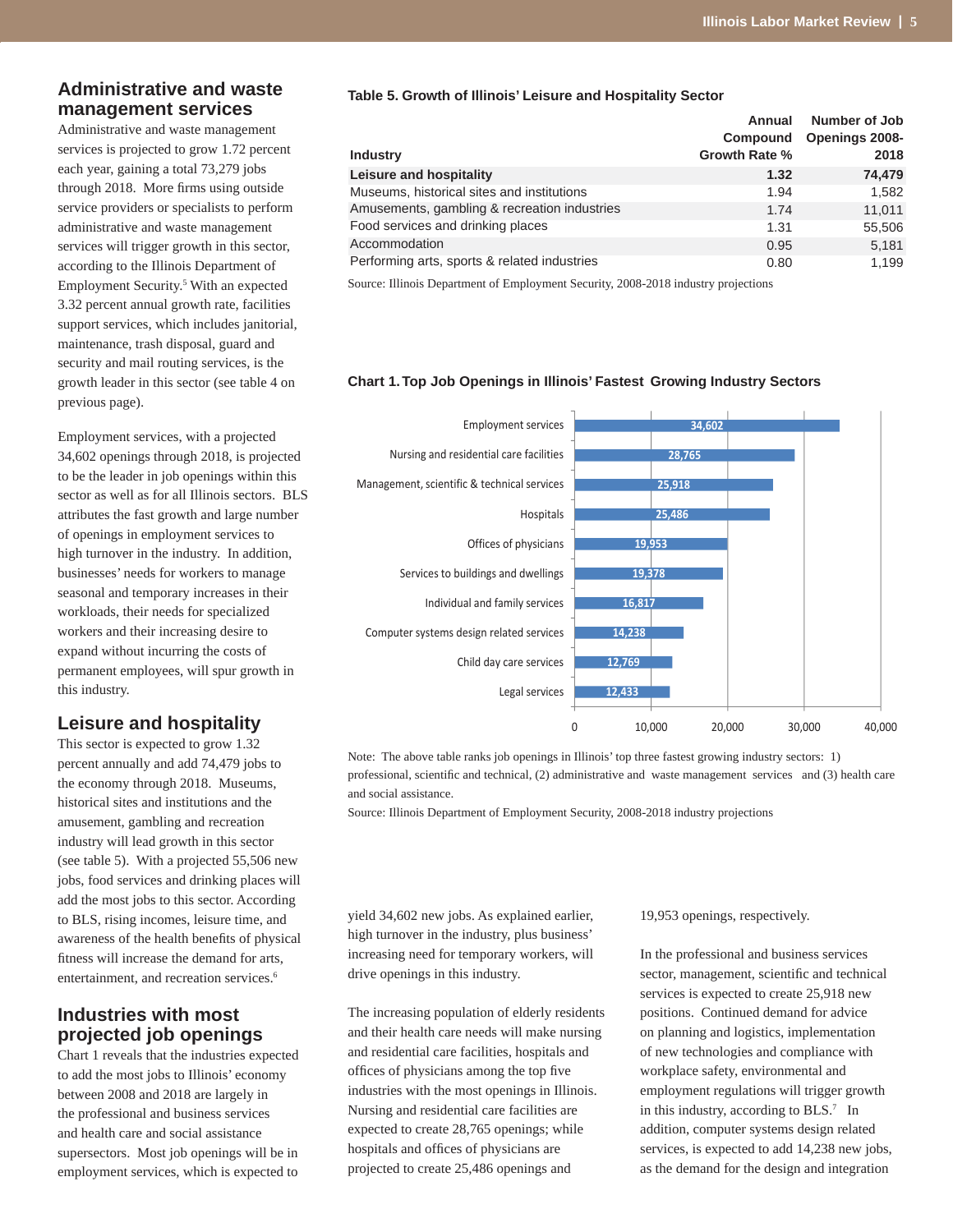of sophisticated networks and Internet and intranet sites increase.

Another leader in job openings in Illinois is individual and family services, which is expected to grow by 16,817 jobs through the year 2018. BLS reports that a substantial increase in the elderly population will increase demand for adult day care and home care services. Also an increase in the demand for drug and alcohol abuse programs is expected as those with drug and alcohol addiction are required to attend treatment programs, instead of going to jail.<sup>8</sup>

In summary, most services industries in Illinois will continue their job growth through the 10-year period ending 2018, while goods-producing industries will continue their downward trend. The professional scientific and technical services sector is expected to lead the growth rate of all sectors in Illinois through the 10-yearperiod ending 2018. This sector's projected annual growth rate of 2.10 percent is double the projected 0.83 percent annual growth rate of all Illinois sectors. With a projected annual growth rate of 1.98 percent, health care and social assistance is the second fastest growing industry in Illinois.

Most new job openings will be in professional and business services and health care and social assistance sectors. Employment services is expected to lead job openings in Illinois with 34,602 new

jobs. An aging population will contribute to the increased demand for health and social services. More than 74,000 new job openings are projected in nursing and residential care facilities, hospitals and offices of physicians. Individual and family services will add nearly 17,000 new jobs. In addition, demand for logistics planning, new technologies and sophisticated networks will make management, scientific and technical services, and computer systems design related services among the top providers of new jobs to the Illinois economy.

*Yolanda Y. Harris is Editor of the Illinois Labor Market Review*

#### Endnotes:

- Illinois Department of Employment Security, State of Illinois Industry Employment Projections (Long-term), 2008-2018, http://lmi.ides.state.il.us/projections/ employproj.htm. 1.
- R. Woods, "Industry output and employment projections to 2018," The U.S. Department of Labor Bureau of Labor Statistics' Monthly Labor Review (November 2009), http://bls.gov/opub/mlr/2009/11/art4full.pdf.  $\mathcal{D}$
- U.S. Department of Labor, Bureau of Labor Statistics. Career Guide to Industries, 2010-11 edition. Website: www.bls.gov/oco/cg/cgs032.htm. 3.
- Woods, "Industry ouput," 56. 4.
- Mitch Daniels (Workforce Analysis and Dissemination manager, Illinois Department of Employment Security), e-mail message to author, Oct. 22, 2010. 5.
- U.S. Department of Labor, Bureau of Labor Statistics. Career Guide to Industries, 2010-11 edition. Website: www.bls.gov/oco/cg/cgs031.htm. 6.
- Woods, "Industry output," 66. 7.
- U.S. Department of Labor, Bureau of Labor Statistics. Career Guide to Industries, 2010-11 edition. Website: http://www.bls.gov/oco/cg/cgs040.htm. 8.



# **Did You Know?**

# **Industry and employment projections**

for Illinois and several of its geographic divisions, including metro areas, counties and local workforce areas, are available via the IDES website. To access this data, visit **http://lmi.ides.state.il.us/projections/ employproj.htm.**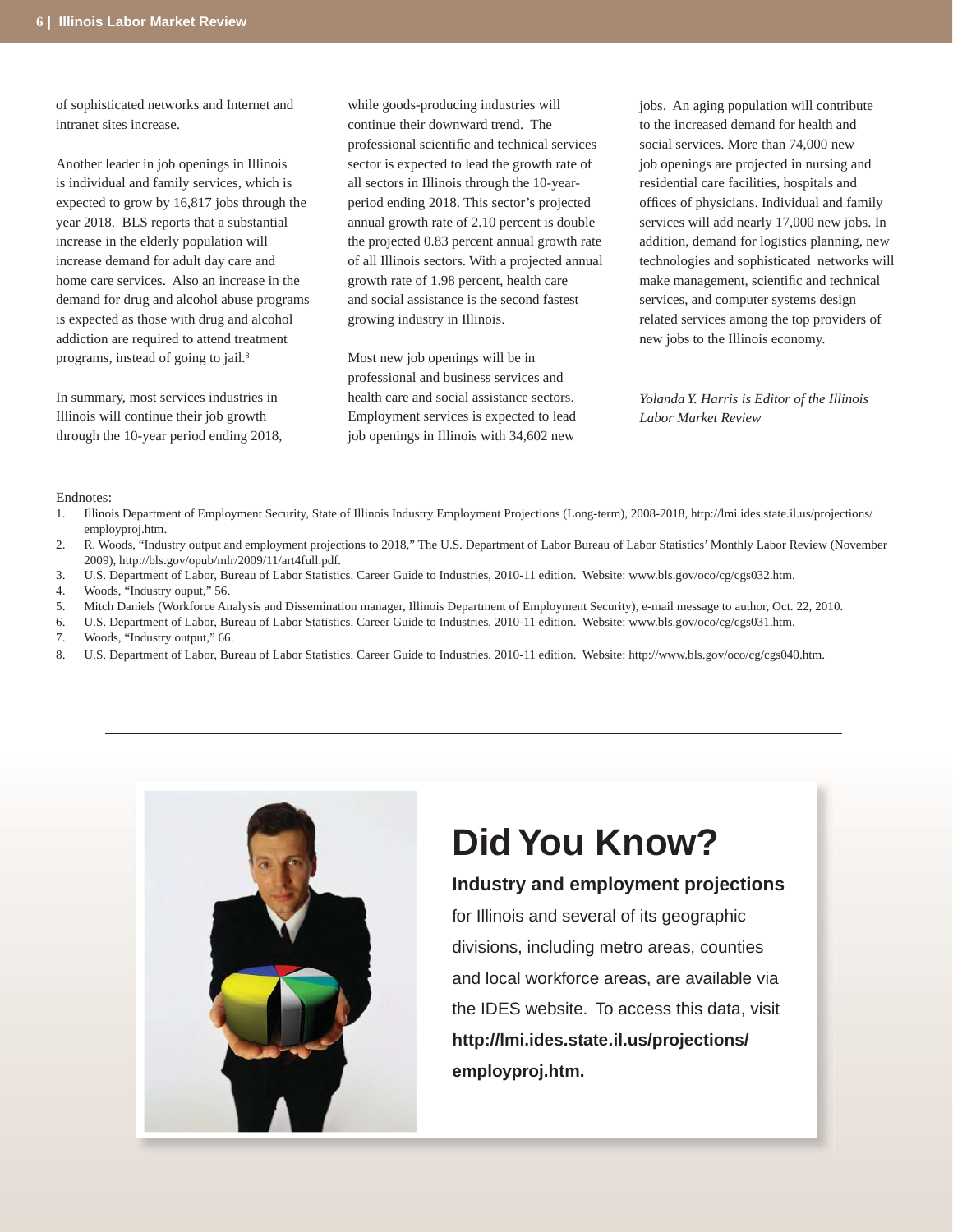# **Illinois' Changing Demographic Structure and its Impact on the Labor Force**



*by Rich Reinhold*

The population of Illinois, like much of the rest of the nation, is becoming more racially and ethnically diverse, and it is also aging. Illinois is slightly better educated than the U.S., with about one-third of its residents holding at least a bachelor's degree in 2009. At the same time, unemployment remains high and job growth is sluggish, making entry into the labor market more difficult.

This article will examine the demographic structure and educational attainment of the population and how they impact the labor force and employment status of Illinois residents.

# **Illinois' population getting older but remains younger than nation**

Illinois' total population has risen by nearly half a million since 2000 and grown older (see table 1). The average median age for Illinois residents in 2009 was 36.2 and 1.5 years older than what was reported in the 2000 Census. Nationally, the median age in 2009 was 36.8, also up 1.5 years from 2000.

The biggest share of total population growth in Illinois since 2000 was found with 55- to 64-year-olds, which saw their numbers increase by more than one-third. The population age 15 and younger and 25 to 44 years old actually fell during this period possibly due to factors such as declines in birth rates and migration to other states. Also, growth in the number of residents age 65 and older was nearly five times the increase in the population under age 25. At the national level, there was also a drop in the number of 25- to 44-year-olds but the 15 and younger age group increased slightly.

All racial groups in Illinois have seen population growth, but the largest percentage increases were found among Hispanics and

#### **Table 1: Illinois Total Population by Gender, Age Group and Race/Ethnicity: Change Between 2000-2009 and Comparison to U.S. Change 2000-2009**

|                                  |            |            | <b>Illinois</b> |                | U.S.           |  |
|----------------------------------|------------|------------|-----------------|----------------|----------------|--|
| <b>Characteristic</b>            | 2009       | 2000       | <b>Numeric</b>  | <b>Percent</b> | <b>Percent</b> |  |
| Total, all ages                  | 12,910,409 | 12,419,293 | 491,116         | 4.0%           | 9.1%           |  |
|                                  |            |            |                 |                |                |  |
| Total, Male                      | 6,359,626  | 6,080,336  | 279,290         | 4.6%           | 9.7%           |  |
| Total, Female                    | 6,550,783  | 6,338,957  | 211,826         | 3.3%           | 8.5%           |  |
| 0 to 15 years old                | 2,815,133  | 2,888,966  | $-73,833$       | $-2.6%$        | 2.7%           |  |
| 16 to 24 years old               | 1,660,988  | 1,567,383  | 93,605          | 6.0%           | 10.7%          |  |
| 25 to 44 years old               | 3,544,995  | 3,795,544  | $-250,549$      | $-6.6%$        | $-2.3%$        |  |
| 45 to 54 years old               | 1,878,298  | 1,626,742  | 251,556         | 15.5%          | 18.4%          |  |
| 55 to 64 years old               | 1,416,522  | 1,040,633  | 375,889         | 36.1%          | 43.3%          |  |
| 65 years and over                | 1,594,473  | 1,500,025  | 94,448          | 6.3%           | 13.1%          |  |
| Median Age                       | 36.2       | 34.7       | 1.5             | 4.3%           | 4.2%           |  |
| White                            | 10,195,829 | 9,921,552  | 274,277         | 2.8%           | 7.1%           |  |
| <b>Black or African American</b> | 1,926,551  | 1,901,815  | 24,736          | 1.3%           | 11.0%          |  |
| Asian                            | 567,673    | 435,425    | 132,248         | 30.4%          | 32.3%          |  |
| All Other                        | 220,356    | 160,501    | 59,855          | 37.3%          | 28.9%          |  |
| Hispanic                         | 1,968,599  | 1,530,262  | 438,337         | 28.6%          | 37.1%          |  |
|                                  |            |            |                 |                |                |  |

Source: U.S. Census Bureau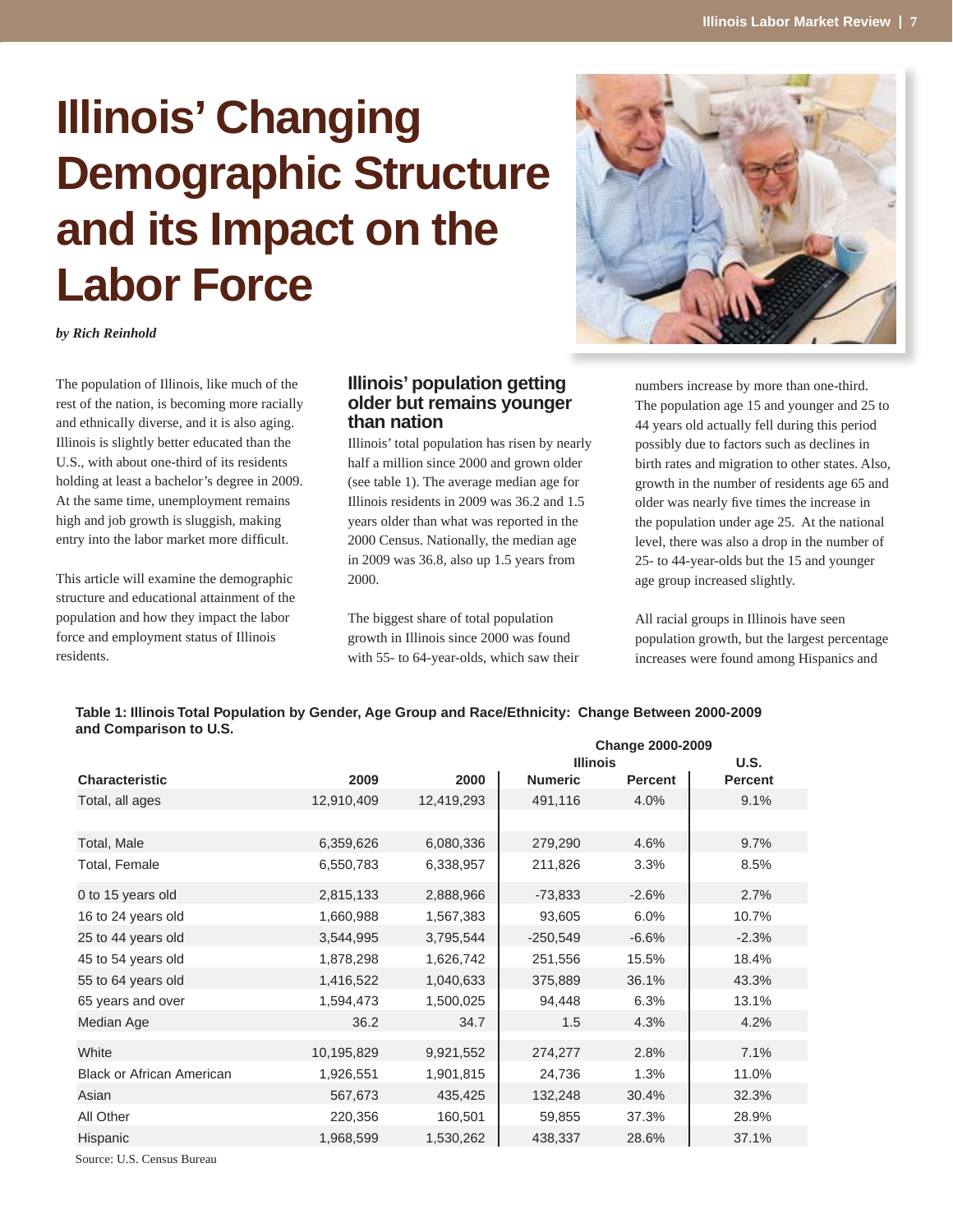Asians<sup>1</sup>. The 2000-2009 population growth rates for both white and black residents were below the overall statewide percentage increase. Additionally, the population growth for all racial groups as well as Hispanics was lower in Illinois as compared to the U.S.

Table 2 compares the demographic structure of the population in Illinois and U.S. in 2009. Aside from being younger, Illinois' population has a larger proportion of blacks and a smaller share of whites, Asians and Hispanics.

<sup>1</sup>Hispanics is not a race category, but instead, an ethnic classification. Hispanics can be of any race.

# **Changes within the demographic structure of the Illinois' civilian noninstitutional population**

The civilian non-institutional population, which is a part of the total population, includes all residents 16 and older but excludes those residing in facilities such as prisons, hospitals and military bases. Table 3 shows the changes in the demographic structure of the Illinois noninstitutional population between years 2000 and 2009. Not surprisingly, the patterns reported over the past decade within the noninstitutional population mirror those of the total population. Hispanics have seen their representation within the non-institutional population increase by about 3 percent, while whites and blacks have seen their share of population decline by roughly 1 percent. The age distribution has shifted upward by about 6 percent for the percentage of population age 45 and older. As with the total population, Illinois had a larger share of black residents but a smaller percentage of Hispanics compared to the nation. Also, the working age population was slightly younger in Illinois.

### **Table 2: Distribution of 2009 Illinois and U.S. Total Population by Gender, Age Group and Race/Ethnicity**

| <b>Characteristic</b>            | <b>Illinois</b> | <b>U.S.</b> | <b>Difference</b> |
|----------------------------------|-----------------|-------------|-------------------|
| Total, Male                      | 49.3%           | 49.3%       | $0.0\%$           |
| Total, Female                    | 50.7%           | 50.7%       | $0.0\%$           |
| 0 to 15 years old                | 21.8%           | 21.5%       | 0.3%              |
| 16 to 24 years old               | 12.9%           | 12.7%       | 0.2%              |
| 25 to 44 years old               | 27.5%           | 27.1%       | 0.4%              |
| 45 to 54 years old               | 14.5%           | 14.5%       | $0.0\%$           |
| 55 to 64 years old               | 11.0%           | 11.3%       | $-0.3\%$          |
| 65 years and over                | 12.4%           | 12.9%       | $-0.5\%$          |
| White                            | 79.0%           | 79.6%       | $-0.6%$           |
| <b>Black or African American</b> | 14.9%           | 12.9%       | 2.0%              |
| Asian                            | 4.4%            | 4.6%        | $-0.2%$           |
| All Other                        | 1.7%            | 2.9%        | $-1.2%$           |
| Hispanic                         | 15.2%           | 15.8%       | $-0.6%$           |

Source: U.S. Census Bureau

### **Table 3: The Demographic Composition of the Illinois and U.S. Non-institutional Working Age Population**

| Population                                             |         |                |        |                  | <b>IL vs. U.S.</b> |
|--------------------------------------------------------|---------|----------------|--------|------------------|--------------------|
| Demographic group                                      | IL 2009 | <b>IL 2000</b> | Change | <b>U.S. 2009</b> | (2009)             |
| Men                                                    | 48.6    | 48.0           | 0.6    | 48.4             | 0.2                |
| Women                                                  | 51.4    | 52.0           | $-0.6$ | 51.6             | $-0.2$             |
| White                                                  | 80.5    | 81.4           | $-0.9$ | 81.0             | $-0.5$             |
| <b>Black or African American</b>                       | 13.9    | 15.0           | $-1.1$ | 12.0             | 2.0                |
| Hispanic or Latino ethnicity                           | 12.0    | 9.1            | 2.9    | 13.9             | $-2.0$             |
| Total, 16 to 19 years                                  | 7.6     | 7.9            | $-0.3$ | 7.2              | $0.4^{\circ}$      |
| Total, 20 to 24 years                                  | 9.4     | 9.3            | 0.1    | 8.7              | 0.7                |
| Total, 25 to 34 years                                  | 17.2    | 18.6           | $-1.4$ | 17.1             | 0.1                |
| Total, 35 to 44 years                                  | 17.7    | 21.6           | $-4.0$ | 17.4             | 0.3                |
| Total, 45 to 54 years                                  | 19.9    | 17.4           | 2.5    | 18.8             | 1.1                |
| Total, 55 to 64 years                                  | 13.6    | 10.6           | 2.9    | 14.7             | $-1.1$             |
| Total, 65 years and over<br>Source: U.S. Census Bureau | 14.6    | 14.5           | 0.2    | 16.1             | $-1.5$             |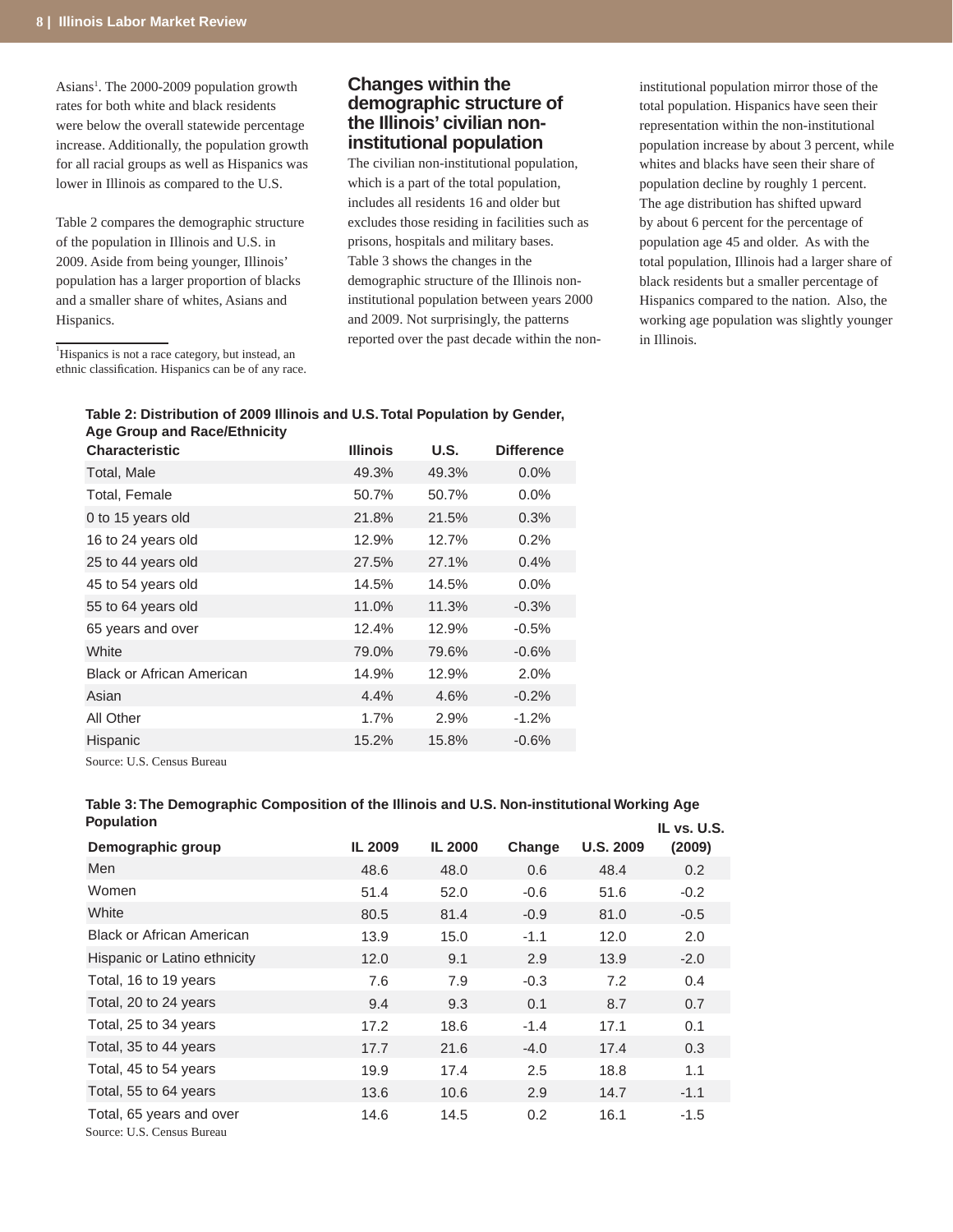# **Men, blacks and youth among those hardest hit by national recession**

The non-institutional population can be further subdivided between those in the labor force (employed or unemployed) and those outside the labor force. Table 4 shows men, whites, Hispanics and those ages 25 to 54 had the highest labor force and employment participation rates in both 2000 and 2009. But table 4 also shows that men, blacks

and younger workers (ages 16 to 24) have seen the largest declines in both labor force participation and employment as a result of the most recent national economic recession that ended in June 2009. The oldest workers (ages 55 and older) actually reported higher labor force and employment participation rates in 2009 as compared to 2000. Historically, men, blacks, Hispanics and youth have seen the highest unemployment

rates. These groups also saw the largest unemployment rate increases between 2000 and 2009.

Table 4b compares labor force participation, employment percentages for Illinois and the U.S. Illinois reported higher labor force and employment participation rates than the nation in 2009 for all residents, except blacks and the youngest age groups. Unemployment

|                                  |      | <b>Labor Force</b>        |         |      | <b>Employment-</b>      |         |      |                          |        |  |
|----------------------------------|------|---------------------------|---------|------|-------------------------|---------|------|--------------------------|--------|--|
|                                  |      | <b>Participation Rate</b> |         |      | <b>Population Ratio</b> |         |      | <b>Unemployment Rate</b> |        |  |
| Demographic group                | 2009 | 2000                      | Change  | 2009 | 2000                    | Change  | 2009 | 2000                     | Change |  |
| All                              | 66.8 | 69.8                      | $-3.0$  | 60.1 | 66.1                    | $-6.0$  | 10.1 | 4.5                      | 5.6    |  |
| Men                              | 73.3 | 77.1                      | $-3.8$  | 65.2 | 73.6                    | $-8.4$  | 11.1 | 4.5                      | 6.6    |  |
| Women                            | 60.6 | 63.1                      | $-2.5$  | 55.3 | 60.4                    | $-5.1$  | 8.7  | 4.2                      | 4.5    |  |
| White                            | 67.6 | 70.6                      | $-3.0$  | 61.5 | 68.3                    | $-6.8$  | 9.0  | 3.2                      | 5.8    |  |
| <b>Black or African American</b> | 60.4 | 65.3                      | $-4.9$  | 50.1 | 58.1                    | $-8.0$  | 17.1 | 11.0                     | 6.1    |  |
| Hispanic or Latino ethnicity     | 72.3 | 74.1                      | $-1.8$  | 64.0 | 70.6                    | $-6.6$  | 11.6 | 4.7                      | 6.9    |  |
| Total, 16 to 19 years            | 37.1 | 54.3                      | $-17.2$ | 27.5 | 47.9                    | $-20.4$ | 25.8 | 11.9                     | 13.9   |  |
| Total, 20 to 24 years            | 71.4 | 79.5                      | $-8.1$  | 59.8 | 72.5                    | $-12.7$ | 16.3 | 8.8                      | 7.5    |  |
| Total, 25 to 34 years            | 82.4 | 86.2                      | $-3.8$  | 74.4 | 82.7                    | $-8.3$  | 9.7  | 4.1                      | 5.6    |  |
| Total, 35 to 44 years            | 84.1 | 84.9                      | $-0.8$  | 76.3 | 82.1                    | $-5.8$  | 9.3  | 3.3                      | 6.0    |  |
| Total, 45 to 54 years            | 83.2 | 85.2                      | $-2.0$  | 76.9 | 83.0                    | $-6.1$  | 7.6  | 2.6                      | 5.0    |  |
| Total, 55 to 64 years            | 66.7 | 63.2                      | 3.5     | 61.4 | 61.4                    | 0.0     | 7.9  | 2.7                      | 5.2    |  |
| Total, 65 years and over         | 17.4 | 14.4                      | 3.0     | 16.6 | 14.1                    | 2.5     | 5.0  | 2.0                      | 3.0    |  |

### **Table 4: Illinois 2009 Labor Force, Employment and Unemployment Status by Gender, Race/Ethnicity and Age Group**

Source: U.S. Bureau of Labor Statistics

#### **Table 4b: Comparison of Illinois and U.S. 2009 Labor Force, Employment and Unemployment Status**

|                                  | <b>Labor Force</b><br><b>Participation Rate</b> |      |                   |                                                                         | <b>Employment-</b> |        |                 |                                                       |        |
|----------------------------------|-------------------------------------------------|------|-------------------|-------------------------------------------------------------------------|--------------------|--------|-----------------|-------------------------------------------------------|--------|
| Demographic group                | <b>Illinois</b>                                 | U.S. | <b>Difference</b> | <b>Population Ratio</b><br>U.S.<br><b>Difference</b><br><b>Illinois</b> |                    |        | <b>Illinois</b> | <b>Unemployment Rate</b><br>U.S.<br><b>Difference</b> |        |
| All                              | 66.8                                            | 65.4 | 1.4               | 60.1                                                                    | 59.3               | 0.8    | 10.1            | 9.3                                                   | 0.8    |
| Men                              | 73.3                                            | 72.0 | 1.3               | 65.2                                                                    | 64.5               | 0.7    | 11.1            | 10.3                                                  | 0.8    |
| Women                            | 60.6                                            | 59.2 | 1.4               | 55.3                                                                    | 54.4               | 0.9    | 8.7             | 8.1                                                   | 0.6    |
| White                            | 67.6                                            | 65.8 | 1.8               | 61.5                                                                    | 60.2               | 1.3    | 9.0             | 8.5                                                   | 0.5    |
| <b>Black or African American</b> | 60.4                                            | 62.4 | $-2.0$            | 50.1                                                                    | 53.2               | $-3.1$ | 17.1            | 14.8                                                  | 2.3    |
| Hispanic or Latino ethnicity     | 72.3                                            | 68.0 | 4.3               | 64.0                                                                    | 59.7               | 4.3    | 11.6            | 12.1                                                  | $-0.5$ |
| Total, 16 to 19 years            | 37.1                                            | 37.5 | $-0.4$            | 27.5                                                                    | 28.4               | $-0.9$ | 25.8            | 24.3                                                  | 1.5    |
| Total, 20 to 24 years            | 71.4                                            | 72.9 | $-1.5$            | 59.8                                                                    | 62.2               | $-2.4$ | 16.3            | 14.7                                                  | 1.6    |
| Total, 25 to 34 years            | 82.4                                            | 82.7 | $-0.3$            | 74.4                                                                    | 74.5               | $-0.1$ | 9.7             | 9.9                                                   | $-0.2$ |
| Total, 35 to 44 years            | 84.1                                            | 83.7 | 0.4               | 76.3                                                                    | 77.0               | $-0.7$ | 9.3             | 7.9                                                   | 1.4    |
| Total, 45 to 54 years            | 83.2                                            | 81.6 | 1.6               | 76.9                                                                    | 75.8               | 1.1    | 7.6             | 7.2                                                   | 0.4    |
| Total, 55 to 64 years            | 66.7                                            | 64.9 | 1.8               | 61.4                                                                    | 60.6               | 0.8    | 7.9             | 6.6                                                   | 1.3    |
| Total, 65 years and over         | 17.4                                            | 17.2 | 0.2               | 16.6                                                                    | 16.1               | 0.5    | 5.0             | 6.4                                                   | $-1.4$ |

Source: U.S. Bureau of Labor Statistics; U.S. Census Bureau; U.S. Department of Education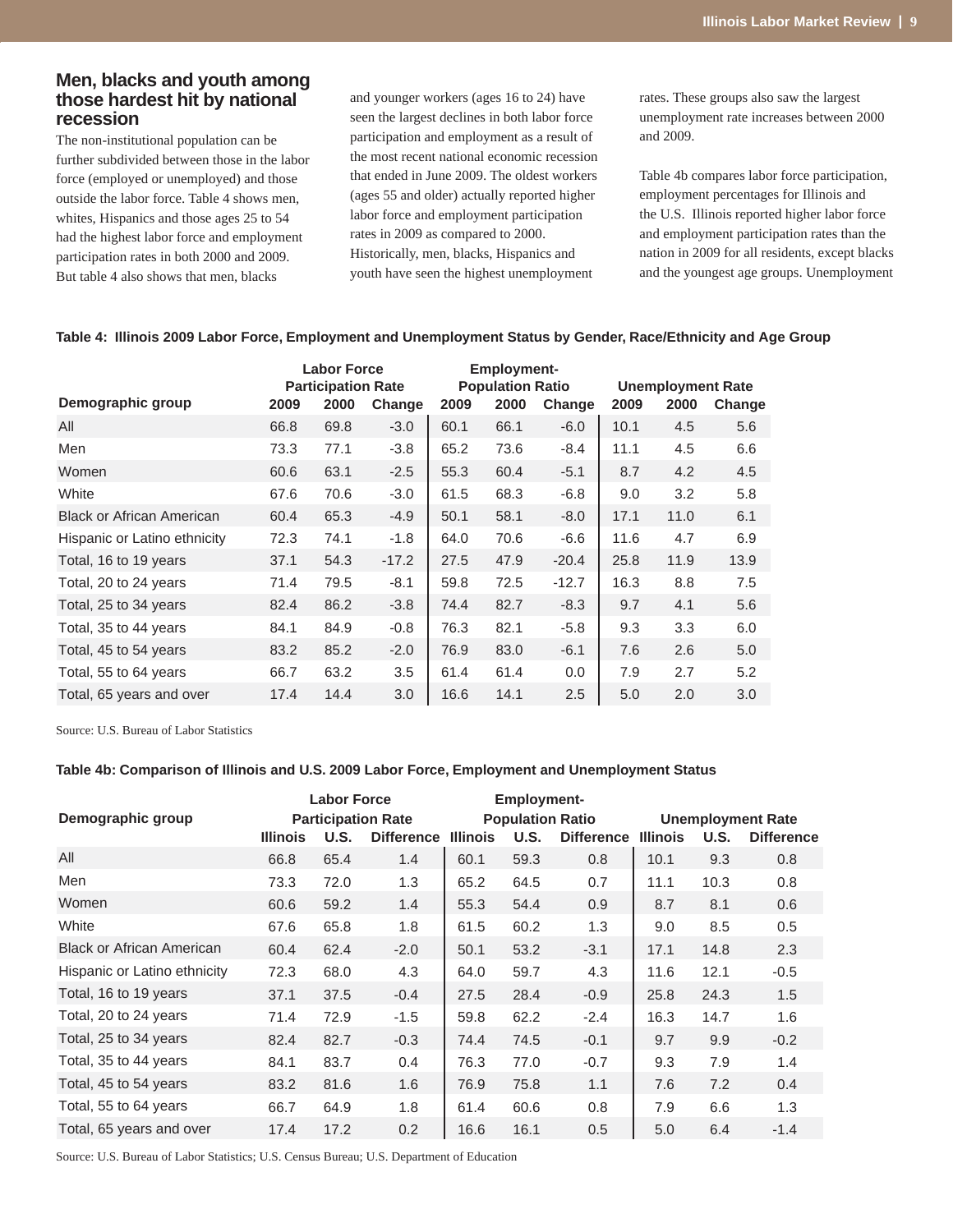|                       |                    |                    | <b>Illinois</b> | <b>United States</b> |                |                    |             |                     |            |           |
|-----------------------|--------------------|--------------------|-----------------|----------------------|----------------|--------------------|-------------|---------------------|------------|-----------|
|                       |                    |                    |                 |                      | High           |                    |             |                     |            | High      |
|                       | <b>Labor Force</b> | <b>Employment-</b> |                 | Bachelor's           | School         | <b>Labor Force</b> | Employment- |                     | Bachelor's | School    |
|                       | Participation      | Population         | Unemployment    | Degree or            | <b>Diploma</b> | Participation      | Population  | <b>Unemployment</b> | Degree or  | Diploma   |
| <b>Characteristic</b> | Rate               | Ratio              | Rate            | Higher               | or Higher      | Rate               | Ratio       | Rate                | Higher     | or Higher |
| All                   | 68.9%              | 63.1%              | 8.5%            | 30.6%                | 86.4%          | 67.0%              | 61.7%       | 7.9%                | 29.5%      | 86.7%     |
| Men                   | 76.8%              | 69.5%              | 9.5%            | 31.1%                | 85.8%          | 74.6%              | 68.1%       | 8.8%                | 30.1%      | 86.2%     |
| Women                 | 61.6%              | 57.1%              | 7.3%            | 30.2%                | 87.0%          | 59.9%              | 55.8%       | 6.9%                | 29.1%      | 87.1%     |
| White                 | 69.2%              | 63.7%              | 7.8%            | 32.6%                | 89.2%          | 66.9%              | 62.0%       | 7.3%                | 29.9%      | 87.1%     |
| <b>Black</b>          | 65.4%              | 56.2%              | 13.9%           | 18.2%                | 82.1%          | 66.2%              | 58.1%       | 12.3%               | 19.3%      | 84.1%     |
| Hispanic              | 79.7%              | 71.7%              | 10.1%           | 12.0%                | 59.2%          | 71.3%              | 63.8%       | 10.5%               | 13.2%      | 61.9%     |

#### **Table 5: 2009 Labor Force, Employment and Unemployment Status and Educational Attainment (Ages 25 and Older)**

Source: U.S. Bureau of Labor Statistics; U.S. Census Bureau; U.S. Department of Education

#### **Chart 1: Illinois 2009 Labor Force Participation Rates and Educational Attainment by Gender and Race/Ethnicity (Ages 25 and Older)**



Source: U.S. Bureau of Labor Statistics and U.S. Census Bureau

### **Chart 1b: U.S. 2009 Labor Force Participation Rates and Educational Attainment by Gender and Race/Ethnicity (Ages 25 and Older)**



rates were higher in Illinois than in the U.S. for all groups, except Hispanics and those ages 25 to 34 and ages 65 and older.

# **The relationship between educational attainment and labor force status**

Generally, there is a strong, inverse relationship between educational attainment and labor force status; the higher the level of education, the lower the unemployment rate and vice versa. Those with higher levels of education also tend to have strong labor force attachment. However, do these assumptions hold true for all demographic groups, and can we find differences in Illinois and the U.S.?

In 2009, the Illinois labor force participation rate for men 25 and older was about 15 percent higher than women in the same age group, due in part to women leaving the workforce for child rearing. But, as table 5 and chart 1 show, the differences in levels of educational attainment for men and women age 25 and older were much smaller or less than 2 percent.

Hispanics reported labor force participation rates that were more than 10 percent higher than whites and blacks. Conversely, Hispanics had the lowest percentages of the population age 25 and older with a high school diploma or a bachelor's degree among all races.

Chart 1b compares labor force participation rates and the percentages holding bachelor's degrees among demographic groups in the U.S. during 2009. Nationally, the differences found between both genders and among racial/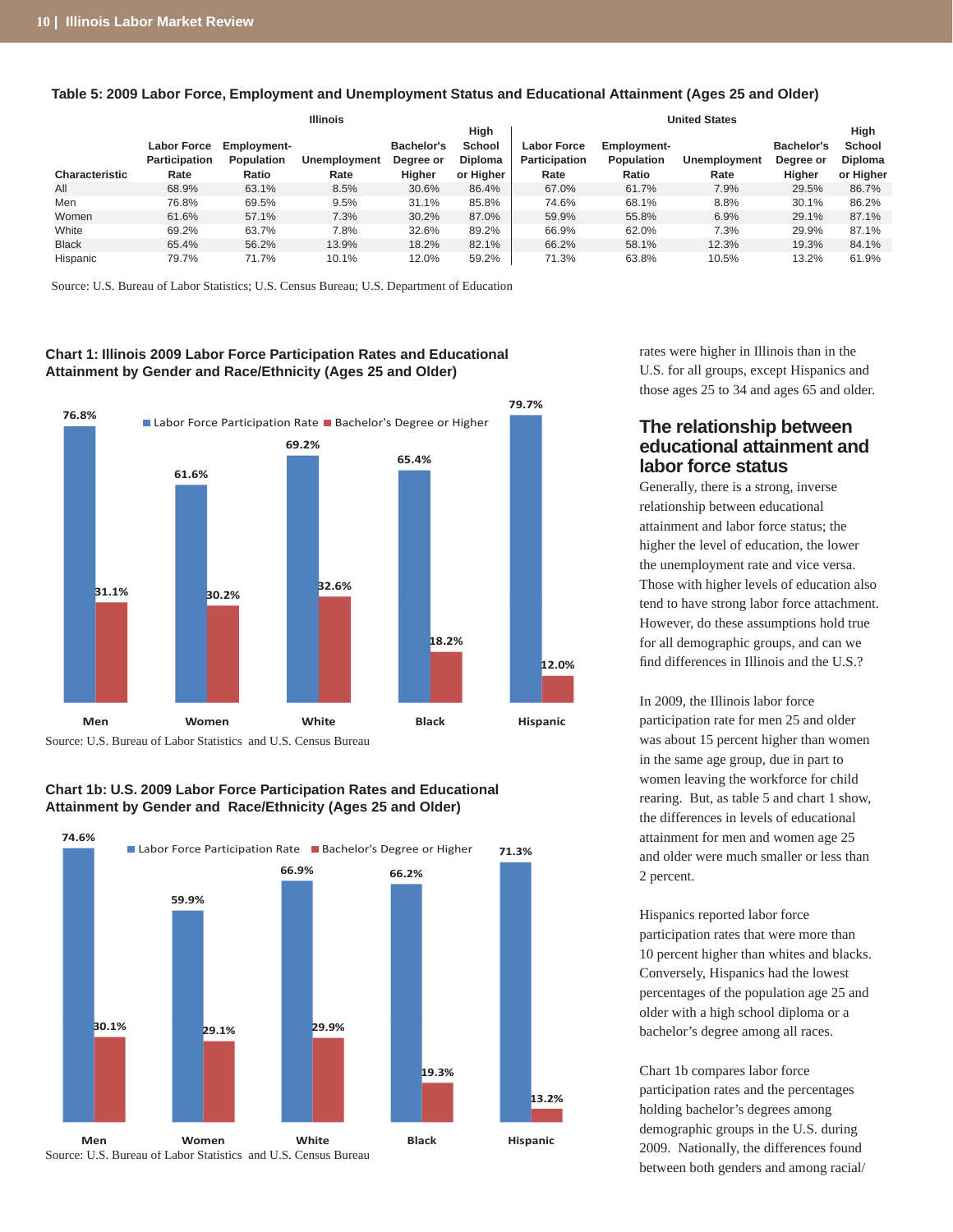ethnic groups were about the same as found in Illinois.

For the most part, Illinois had higher labor force participation and educational attainment rates among demographic groups as compared to the U.S. One exception was the lower level of educational attainment for blacks and Hispanics living in Illinois. Also, the black labor force participation rate in the U.S. was higher than in Illinois.

As mentioned earlier, one would expect to find lower unemployment rates among groups that had the higher levels of educational attainment. However, this pattern was not found consistently. Chart 2 shows that the 2009 unemployment rate for men was more than two points above the unemployment rate for women, despite the fact that the percentage with at least a high school diploma or a bachelor degree was about the same.

Additionally, the 2009 unemployment rate for blacks was nearly four points higher than the Hispanic unemployment rate, even though blacks had higher educational attainment levels.

Chart 2b shows that these unemployment rate and educational attainment inconsistencies were also present at the national level. Furthermore, higher levels of educational attainment in Illinois did not translate into









Source: U.S. Bureau of Labor Statistics and U.S. Census Bureau

#### **Chart 2: Illinois 2009 Unemployment Rates and Educational Attainment by Gender and Race/Ethnicity (Ages 25 and older)**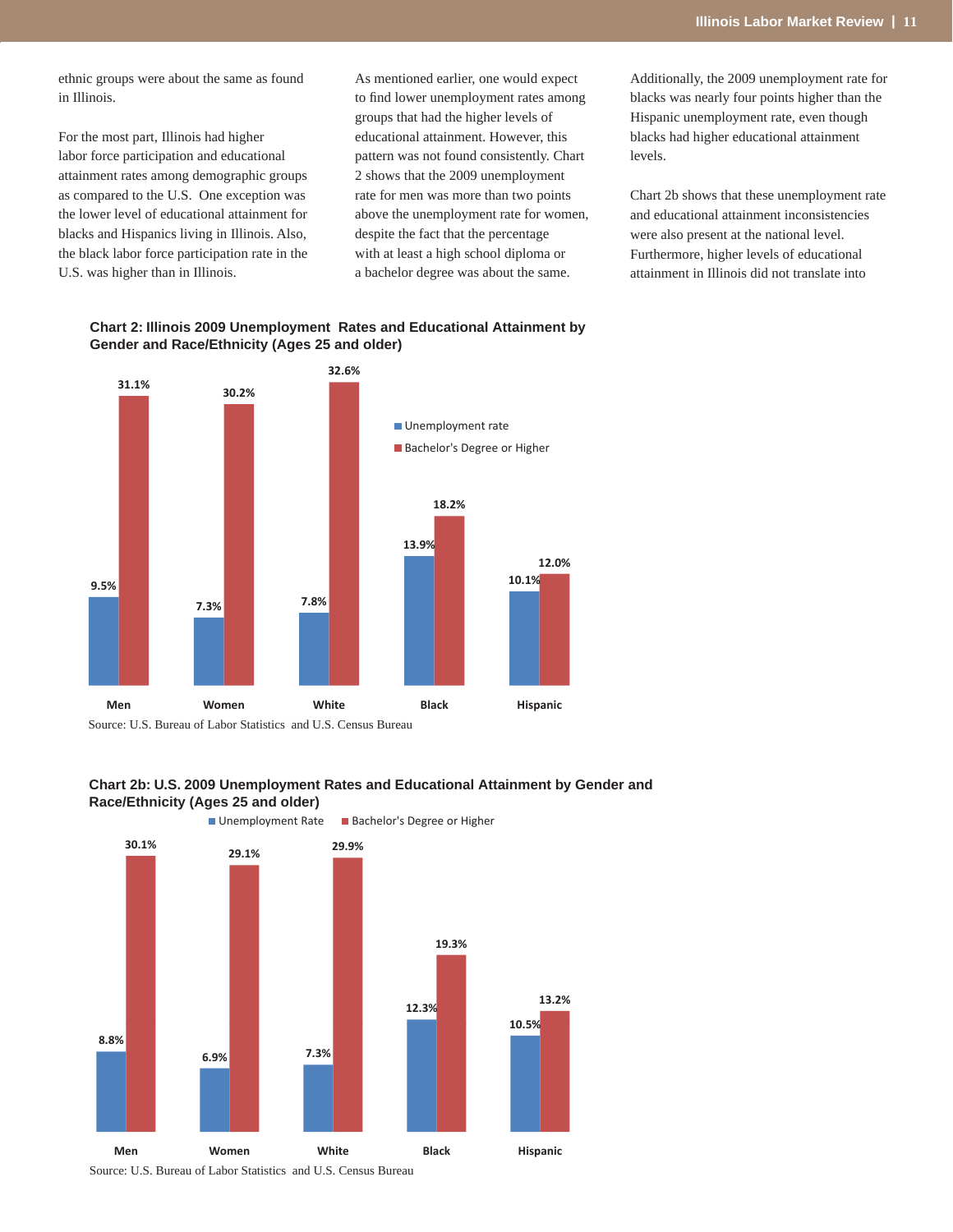lower unemployment rates as compared to the U.S.

# **Youth labor force status and high school dropout rates**

The most detailed, official educational attainment statistics produced by the federal statistical agencies are for the population age 25 and older. However, this analysis also examines the youngest age group in the labor force, including those ages 16 to 19. This group has the lowest percentage of labor force participation and the highest unemployment rate. In 2009, the Illinois unemployment rate for the 16- to 19-yearolds was 25.8 percent or almost two and a half times the unemployment rate for the entire labor force.

Labor force participation and unemployment rates were compared to high school dropout rates (the most recent school year for which data were available from the U.S. Department of Education was 2007-2008). The 20- to 24-year-old age group was excluded from this portion of the analysis because their 2009 labor force status was unlikely to be related to high school dropout statistics from just one or two years earlier.

There was a fairly strong relationship between youth labor force participation in 2009 and high school dropout rates in Illinois (see table 6 and chart 3). Male teens had slightly lower labor force participation and higher dropout rates compared to female teenagers. White teens had the lowest dropout rate and highest labor force participation, while the reverse was true for black teens.

**Chart 3: Illinois 2009 Labor Force Participation Rates (Ages 16-19) and 2007-2008 Dropout Rates By Gender and Race Ethnicity**



Source: U.S. Bureau of Labor Statistics and U.S. Department of Education

#### **Chart 3b: U.S. Labor Force Participation Rates (Ages 16-19) and 2007-2008 High School Dropout Rates By Gender and Race/Ethnicity**



Source: U.S. Bureau of Labor Statistics and U.S. Department of Education

#### **Table 6: 2009 Labor Force, Employment and Unemployment Status (Ages 16-19) and High School Dropout Rates**

|                       |                      | <b>Illinois</b>         |              | <b>United States</b> |                              |                                |              |                |  |
|-----------------------|----------------------|-------------------------|--------------|----------------------|------------------------------|--------------------------------|--------------|----------------|--|
|                       |                      |                         |              | High                 |                              |                                | <b>High</b>  |                |  |
|                       |                      | Labor Force Employment- |              |                      |                              | School Labor Force Employment- |              | <b>School</b>  |  |
|                       | <b>Participation</b> | <b>Population</b>       | Unemployment |                      | <b>Dropout Participation</b> | <b>Population</b>              | Unemployment | <b>Dropout</b> |  |
| <b>Characteristic</b> | Rate                 | Ratio                   | Rate         | Rate                 | Rate                         | Ratio                          | Rate         | Rate           |  |
| All                   | 37.1%                | 27.5%                   | 25.8%        | 5.2%                 | 37.5%                        | 28.4%                          | 24.3%        | 4.1%           |  |
| Men                   | 35.7%                | 24.4%                   | 31.7%        | 5.0%                 | 37.3%                        | 26.9%                          | 27.8%        | 4.6%           |  |
| Women                 | 38.4%                | 30.6%                   | 20.4%        | 3.9%                 | 37.7%                        | 29.9%                          | 20.7%        | 3.5%           |  |
| White                 | 40.6%                | 31.8%                   | 21.8%        | 2.2%                 | 40.6%                        | 31.7%                          | 21.8%        | 2.8%           |  |
| <b>Black</b>          | 23.4%                | 11.6%                   | 50.2%        | 9.1%                 | 27.2%                        | 16.5%                          | 39.5%        | 6.7%           |  |
| Hispanic              | 39.0%                | 29.5%                   | 24.3%        | 7.3%                 | 34.0%                        | 23.7%                          | 30.2%        | 6.0%           |  |

Source: U.S. Bureau of Labor Statistics; U.S. Census Bureau; U.S. Department of Education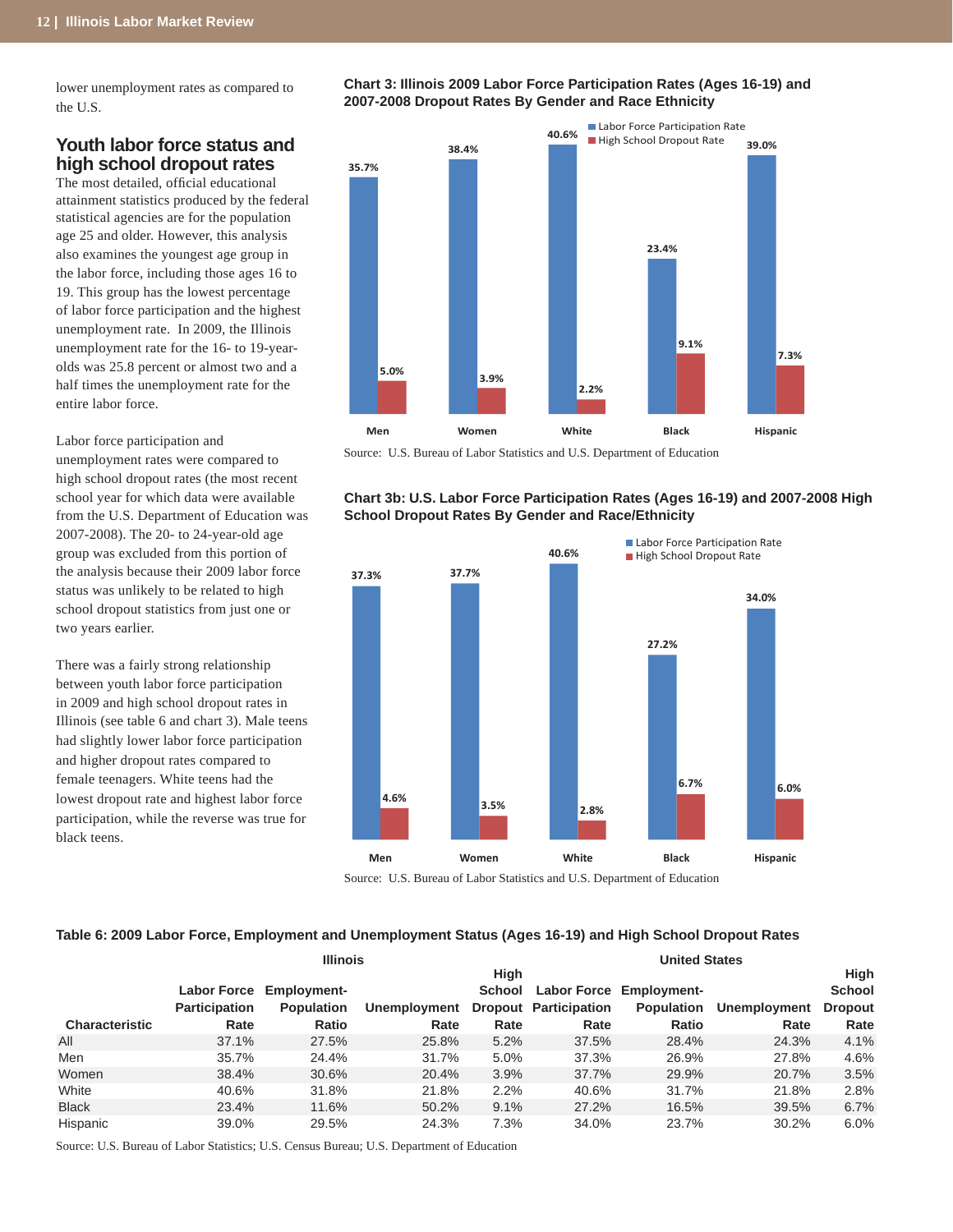

# However, the relationship between labor force participation and high dropout rates in Illinois is different with Hispanic youth. Although the Hispanic teen labor force participation rate (39.0) was about the same as for white youth (40.6), Hispanic teens had more than triple the dropout rate of white teens. The U.S. had lower high school dropout rates for all demographic groups except white youth (see chart 3b on previous page)**.**

Not surprisingly, the highest teen unemployment rates in Illinois were found among those groups with the largest dropout rates (see chart 4). The unemployment rate for black teens was more than twice the unemployment rate for white and Hispanic teens. Also, the Hispanic teen unemployment rate was only slightly above the white teen unemployment rate, despite the fact that the Hispanic dropout rate was more than three times that of whites.

Chart 4b presents the same comparisons as shown in chart 4 but for the U.S. The male teen unemployment rate was almost four points higher in Illinois than in the U.S., even though the difference in the dropout rate was less than half a percentage point. The black teen unemployment rate in Illinois



#### **Chart 4: Illinois 2009 Unemployment Rates (Ages 16-19) and 2007-2008 High School Dropout Rates by Gender and Race / Ethnicity**

Source: U.S. Bureau and Labor Statistics and U.S. Department of Education

#### **Chart 4b: U.S. 2009 Unemployment Rates (Ages 16-19) and 2007-2008 High School Dropout Rates by Gender and Race/Ethnicity**



Source: U.S. Bureau of Labor Statistics, U.S. Department of Labor

was more than 10 points higher than the U.S. The difference in Illinois and U.S. high school dropout rates was also largest among black teens. Finally, the unemployment rate for Hispanic teens in the U.S. was about six points higher than in Illinois, despite the fact that the Hispanic dropout rate was larger in Illinois.

# **Impact of Illinois job growth on labor force participation and unemployment rates**

Aside from educational attainment, another important factor that impacts labor force participation and unemployment rates in Illinois is the pace of job growth. As a result of the last two economic recessions,